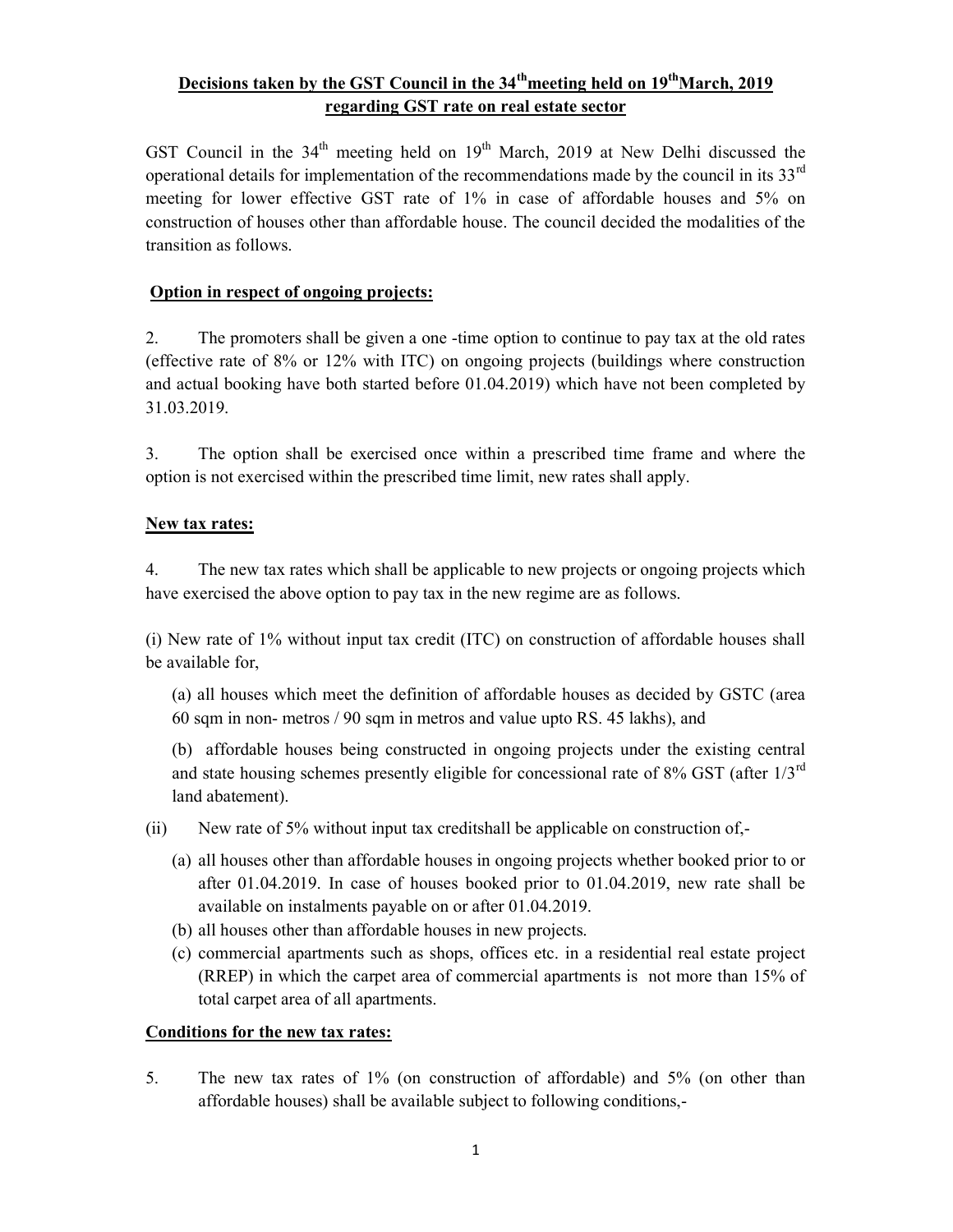- (a) Input tax credit shall not be available,
- (b) 80% of inputs and input services (other than capital goods, TDR/ JDA, FSI, long term lease (premiums)) shall be purchased from registered persons. On shortfall of purchases from 80%, tax shall be paid by the builder  $\omega$  18% on RCM basis. However, Tax on cement purchased from unregistered person shall be paid  $\omega$  28% under RCM, and on capital goods under RCM at applicable rates.

#### Transition for ongoing projects opting for the new tax rate:

6.1 Ongoing projects (buildings where construction and booking both had started before 01.04.2019) and have not been completed by 31.03.2019 opting for new tax rates shall transition the ITC as per the prescribed method.

6.2 The transition formula approved by the GST Council, for residential projects (refer to para 4(ii)) extrapolates ITC taken for percentage completion of construction as on 01.04.2019 to arrive at ITC for the entire project. Then based on percentage booking of flats and percentage invoicing, ITC eligibility is determined. Thus, transition would thus be on pro-rata basis based on a simple formula such that credit in proportion to booking of the flat and invoicing done for the booked flat is available subject to a few safeguards.

6.3 For a mixed project transition shall also allow ITC on pro-rata basis in proportion to carpet area of the commercial portion in the ongoing projects (on which tax will be payable  $\omega$  12% with ITC even after 1.4.2019) to the total carpet area of the project.

#### Treatment of TDR/ FSI and Long term lease for projects commencing after 01.04.2019

7. The following treatment shall apply to TDR/ FSI and Long term lease for projects commencing after 01.04.2019.

7.1 Supply of TDR, FSI, long term lease (premium) of land by a landowner to a developer shall be exempted subject to the condition that the constructed flats are sold before issuance of completion certificate and tax is paid on them. Exemption of TDR, FSI, long term lease (premium) shall be withdrawn in case of flats sold after issue of completion certificate, but such withdrawal shall be limited to 1% of value in case of affordable houses and 5% of value in case of other than affordable houses. This will achieve a fair degree of taxation parity between under construction and ready to move property.

7.2 The liability to pay tax on TDR, FSI, long term lease (premium) shall be shifted from land owner to builder underthe reverse charge mechanism (RCM).

7.3 The date on which builder shall be liable to pay tax on TDR, FSI, long term lease (premium) of land under RCM in respect of flats sold after completion certificate is being shifted to date of issue of completion certificate.